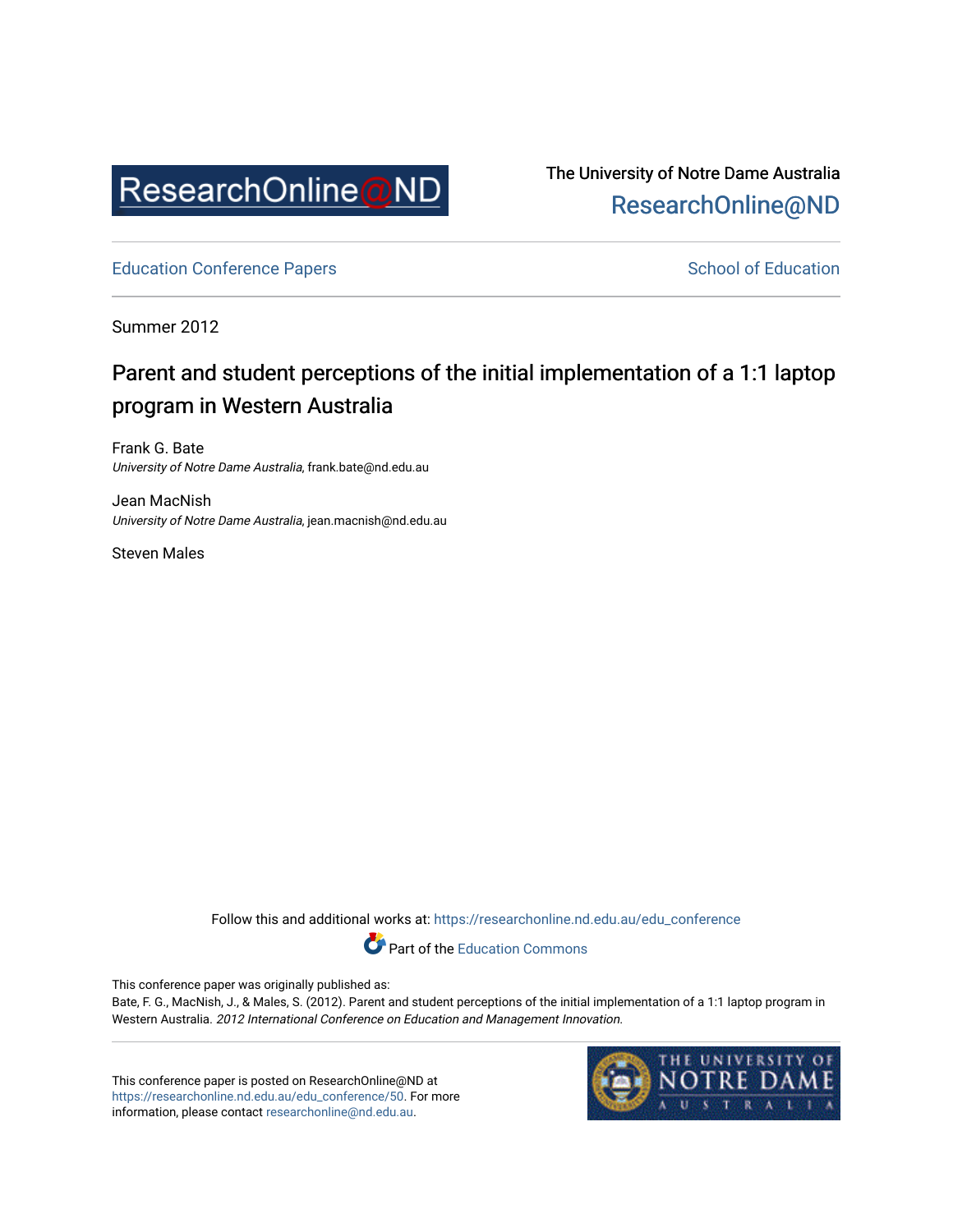# **Parent and student perceptions of the initial implementation of a 1:1 laptop program in Western Australia**

Frank Bate, Jean Macnish and Steven Males

University of Notre Dame Australia

**Abstract.** This paper provides some initial findings from a current longitudinal study that examines the implementation of a student-owned 1:1 laptop program in a school for boys in Perth, Western Australia. This research tracks 196 students, their families and associated teachers for a 3-year period (2010-2012). Underpinning this research is a mixed methods approach investigating how boys use their laptops for learning, teachers' pedagogy and use of ICT, implementation differences between a junior (primary) and middle (secondary) school, and possible impact of the laptops on learning. One theme that emerged from the first year of data collection was a decrease in parent satisfaction with the extent to which the educational objectives of the laptop initiative are being met. This paper explores possible reasons for this decline in satisfaction, focusing on parent and student perceptions of (a) the time spent on laptops and (b) the activities that students are seen to be engaging with on their laptops. These perceptions are discussed in the context of parents' own knowledge of, and skills in, information and communications technologies (ICT) and relate to both school and home-based settings.

**Keywords:** 1:1, ICT, perceptions, digital divide, laptop use, parents.

### **1. Introduction**

1:1 laptop programs began some 30 years ago in schools (Johnstone, 2003). However, as information technology has become more affordable and accessible in today's society, 1:1 laptop programs are increasingly emerging in schools across the world. 1:1 laptop programs are defined in this paper as a schoolsupported and student-owned laptop per student. With the potential for the same machine to be used at school as at home, a student-owned laptop enables students to become familiar with the device and customise it to their needs. Incorporating a laptop within an educational program opens up new avenues of teaching and potentially broadens students' learning experiences. Laptop education can be powerful, however, the success of the implementation depends upon the circumstances of individual schools and the implementation model and framework adopted by the teachers and the school (O'Donovan, 2009).

Research-based evidence available about the educational benefits of 1:1 laptop teaching and learning programs has continued to grow in recent years (Penuel, 2006). The implementation of laptop programs in Canada, the United States and Australia report the following results: attainment of  $21<sup>st</sup>$  century skills, improved writing, increase in the quantity and quality of work, increase in student motivation, improved attendance, increased teacher motivation, positive changes in teaching and learning environments, increased parental and community involvement, and improved home-school communication (Alberta, 2006). Not all outcomes are positive though. For example, Alberta (2006) reports that there has been a lack of appropriate professional development, technical support, sustainability, vision, leadership, planning and evaluation. These findings indicate that successful 1:1 laptop programs require careful planning and extensive consultation with school communities. This paper explores parent and student perceptions of a 1:1 laptop program in Western Australia, focusing on their experiences of the early implementation in junior and middle school contexts. Baseline and one year out data are used to explore parent and student perceptions focusing on two constructs: the time students spend on their laptops and how their laptops are used.

Corresponding author. Tel.:  $+ 61894500614$ ; fax:  $+ 61894500385$ *E-mail address*: steven.males1@my.nd.edu.au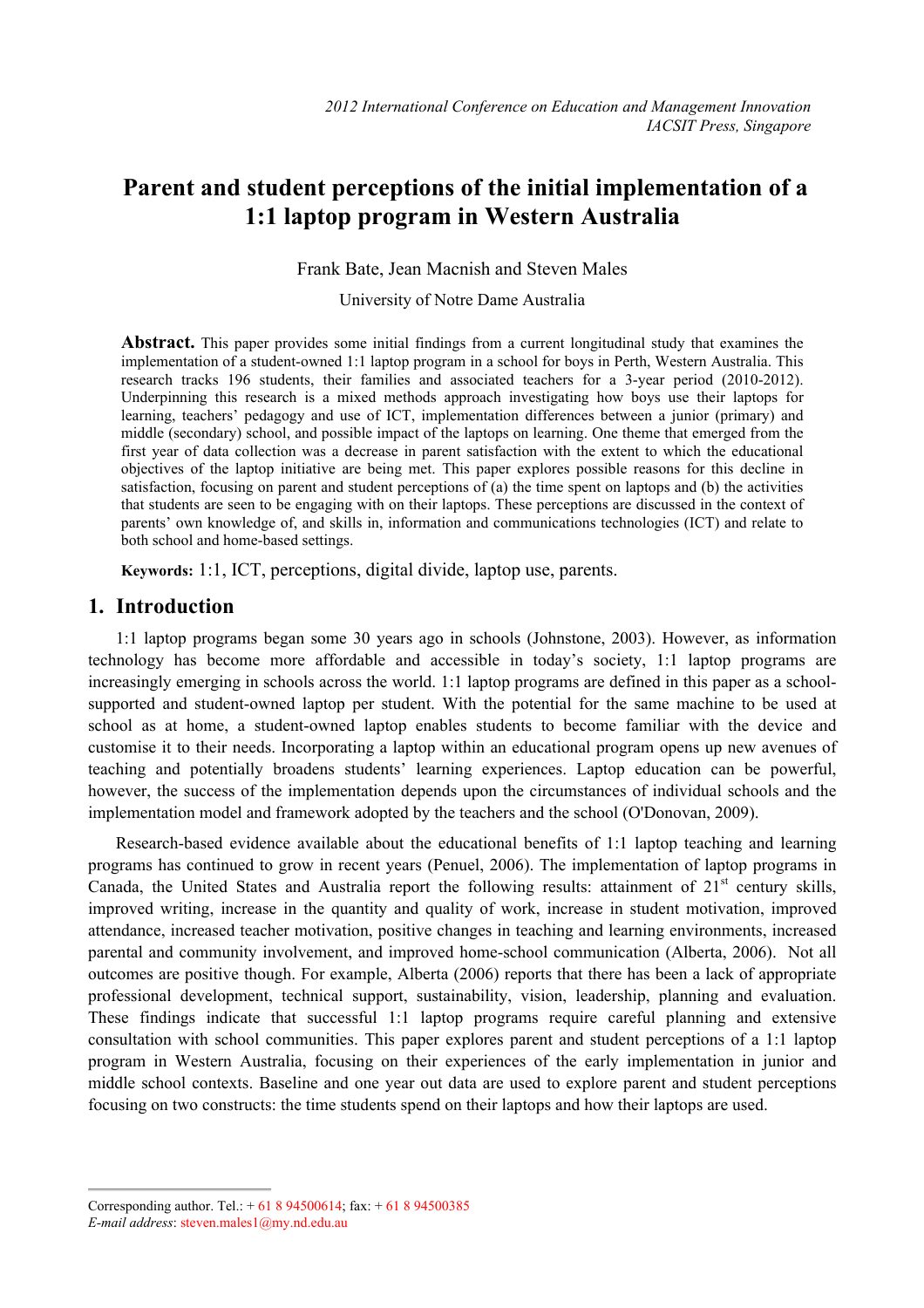## **2. Background**

This study is based on two cohorts of students, associated teachers and parents in one school for boys in Perth, Western Australia. These cohorts are a Year 5 (primary) group that progresses through to Year 7 over a three year period; and a Year 7 (secondary) group which progresses through to Year 9 over the same period. Parents from both cohorts were invited to be a part of the pre-implementation process prior the commencement of the program. This process provided the school community with meetings and workshops prior to the commencement of the program. For its part, the school embarked on a new journey, which involved a shift in paradigm, focussing on connecting education at the School with today's technological world, supported by ICT. Traditionally the School provided an ICT experience for students with access to computer laboratories on a rotational basis, as is the norm in many schools in Australia. Prior to the implementation, staff were required to schedule the use of these resources knowing that other staff would be doing the same. Issues regarding access arose from these arrangements, as the growing demand for ICT was outweighed with what could be provided for each student. With the introduction of the 1:1 program many of these issues were resolved. However, a range of other issues surfaced with increased access and ownership of individual devices. Some of these issues relate to how classroom dynamics have changed due to the introduction of the program; however, an important but often overlooked area of inquiry is the way in which laptops affect family life. The impact of parent involvement on educational outcomes is well documented (Valentine, Marsh, & Pattie, 2005) and therefore understanding and dealing with parent uncertainties and anxieties (Shepherd, Arnold, & Gibbs, 2006) could be critical to the overall success of the program.

## **3. Methodology**

Students, teachers and parents from junior and middle school settings form the sample of this research. Teachers from both areas of the school were selected on the basis of their teaching loads across the core learning areas (e.g. Mathematics, English and Science). An adapted set of questionnaires from Newhouse (2002) were used for data collection. The questionnaires were given to all students (56 Year 5 students and 136 Year 7 students), teachers (60 across the school settings) and parents (196 families from the two year levels). Completion of questionnaires at the inception of the study provided useful baseline data from which future comparisons could be drawn. After one year, student and parent questionnaires were again administered. Response rates for the questionnaires at inception and after one year are provided as Table 1.

|         | Inception       |                 |                 | After one year   |  |  |
|---------|-----------------|-----------------|-----------------|------------------|--|--|
|         | Year 5          | Year 7          | Year 5          | Year 7           |  |  |
| Parent  | $62.5\%$ (n=35) | $52.9\%$ (n=72) | $87.5\%$ (n=49) | $77.2\%$ (n=105) |  |  |
| Student | $100\%$ (n=56)  | $100\%$ (n=136) | $96.4\%$ (n=54) | $83.8\%$ (n=114) |  |  |

**Table 1.** Response rates for parent and student questionnaire at inception and after the first year of the study

Data collection also included interviews and observations from all three years of the study. A smaller sample of 10 Year 5 and 20 Year 7 students was selected based upon representation from one of three categories pertaining to academic achievement: low, medium and high. Parents of the students were invited to provide feedback through focus groups and teachers who taught six or more periods a week were selected for an interview. Data from the range of sources (i.e. teacher, student and parent questionnaires, interviews, focus groups and observations) were collected to inform five research questions (1) How do boys utilise their personal laptops? (2) How are teachers engaging laptop technology for educational purposes? (3) What educational impact is there on student learning outcomes? (4) What differences can be identified between junior and middle school implementation experiences in regard to research questions 1, 2 and 3? and (5) What implications do these factors have for the future inclusion of 1:1 laptop programs in schools?

The research is set in a pragmatic paradigm and uses a mix of methods in order to provide authentic and trustworthy responses to the study's research questions. The focus of this paper is on research questions 1 and 3, specifically targeting parent and student perceptions of the 1:1 experience.

Corresponding author. Tel.:  $+ 61894500614$ ; fax:  $+ 61894500385$ 

*E-mail address*: steven.males1@my.nd.edu.au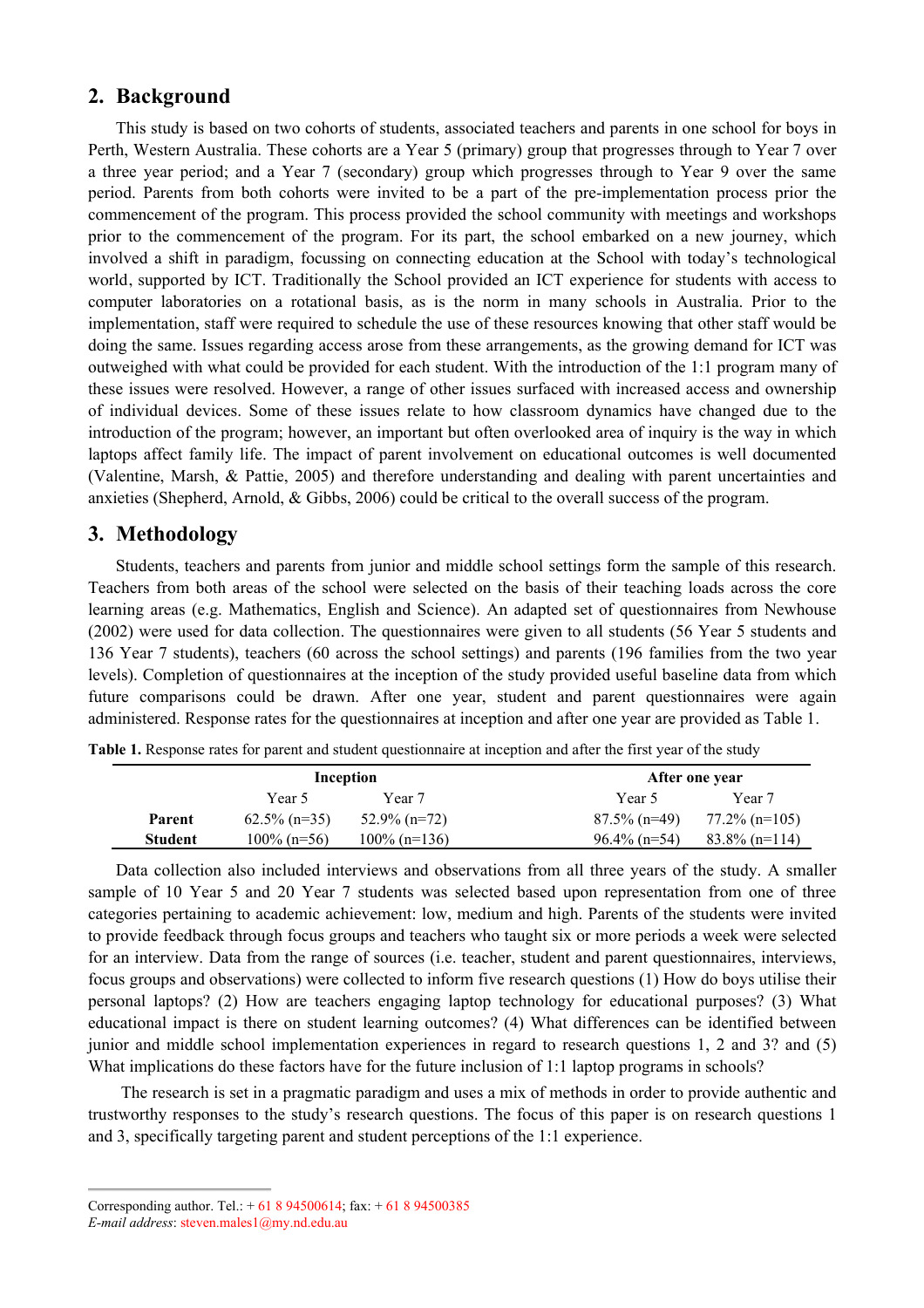## **4. Results - Initial implementation findings**

#### **4.1. Perceptions of how much laptops were used**

Parents are, to some degree, unaware of how laptops are used in classes for learning. However, many indicated that their sons used the laptop for a range of activities at home mostly involving social media, gaming and music. Most parents and educators are keen to make good educational use of ICT to improve student engagement and learning (Selwyn & Husen, 2010). A consistently reported message was:

I am concerned that, although boys are getting used to using a laptop and all they offer, it is at the expense of handwriting, and specifically, the speed of writing and when they eventually get to Year 12 exams. (Parent Year 7a)

Initially as indicated in the results in Table 2, parents in Year 7 had an underlying concern about how much time was spent using the laptop at school. When comparing baseline data to the data collected at the end of the first year of the study, Year 7 parents indicated a 13.7% increase in their perceptions that laptops were used too much. This compares to the perceptions of parents from Year 5 who actually recorded a decrease of 2.1%.

|                 | Year 5   | Year 7   |                | Year 5   | Year 7  |
|-----------------|----------|----------|----------------|----------|---------|
| <b>Baseline</b> | $n = 35$ | $n=72$   | 1st Comparison | $n=49$   | $n=105$ |
| Not enough      | 0%       | $4.2\%$  | Not enough     | $0\%$    | $2.9\%$ |
| Very little     | $0\%$    | $9.7\%$  | Very little    | 4.1%     | 8.5%    |
| Correct amount  | $85.7\%$ | 75.0%    | Correct amount | 83.7%    | 63.8%   |
| Too much-       | 14.3%    | $11.1\%$ | Too much       | $12.2\%$ | 24.8%   |

**Table 2.** Parent views on time spent using laptops at school

Judgments pertaining to the amount of time students spend on learning tasks that involve ICT are subjective. What is "too much" for one parent may be "not enough" for another. However, it is interesting that parents who perceived their children as spending too much time on their laptops from both cohorts generally self-assessed themselves as having lower than average ICT knowledge and skills. Parents from the two cohorts were asked to rate their knowledge and use of computers as either novice, intermediate or experienced. An overall mean score was calculated where  $1 = \text{novice}, 2 = \text{intermediate}, 3 = \text{expecified}$ . The overall mean for the total number of respondents was 2.2. Further to this, 72.9% of Year 5 parents and 64.1% of Year 7 parents were in the intermediate and novice range. 29.4% of the novice respondents believed their son's used their laptop too much.

#### **4.2. Perceptions of how laptops were used**

Parents who perceived that their son spent too much time on the computer were often critical of the types of activities that their child was engaging in. For example:

My son is obsessed with using his computer purely for non learning activities, Facebook, games, and communication. Always hides behind. He must learn or do some work but instead plays and communicates hours on end if he could. (Parent Year 7b)

Reliance on the use of spell checker, gaming, the amount of time students spend on enhancing the look of their work, lack of handwriting skills, listening to music, and concerns about students not spending enough time outdoors were common sentiments.

I am concerned that my son's ability to handwrite has slowed down to a detrimental level. He found himself unable to complete his NAPLAN English writing assessment. It concerns me that he may not be practising handwriting enough. Whilst exams are still to be handwritten the boys need to practice this skill as well. (Parent Year 5a)

Gaming in particular was an ever-present concern across the two cohorts. This is consistent with research from Kerawalla & Crook (2002) who found that computer gaming took priority over students writing, drawing and completion of homework. Parents were also aware that the laptops were used to research and present information but were concerned about the depth of research. For example:

Corresponding author. Tel.:  $+ 61894500614$ ; fax:  $+ 61894500385$ 

*E-mail address*: steven.males1@my.nd.edu.au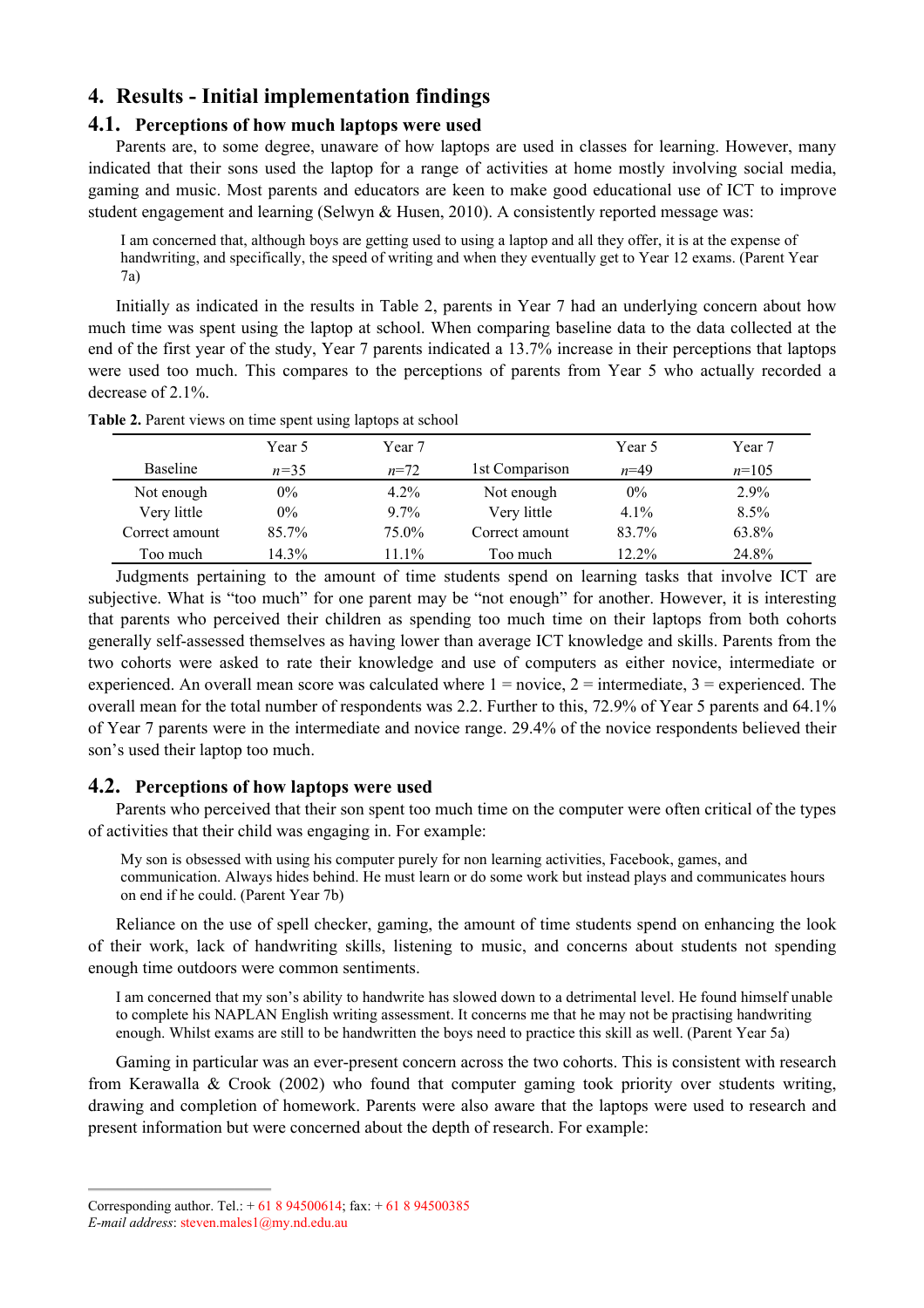Students should spend less time worrying about the appearance as opposed to the content. Teach kids how to research ethically and move away from cutting and pasting large volumes to complete set tasks. (Parent Year 5b)

Since the introduction of the laptop program, teaching and learning dynamics in the classroom have changed. For the first time, teachers need to deal with issues that arise with the temptation for students to be off-task, these being the use of applications that are not relative to learning. Interviews that took place in the first year indicated that there was an element of off-task behaviour that was not only being noticed by parents, but also by students.

At times it's hard to concentrate, as there are too many games, especially when the person next to you is playing Call Of Duty 4. (Student Year 7a)

Parent feedback focused on issues of effective monitoring:

I see far less of what he is doing in respect to homework and assignments. Much of the work is supposedly done at school. It is more difficult to monitor his progress with homework and progress on assignments. (Parent Year 7c)

This may indicate that many parents feel a sense of trepidation of their son using the laptop including the extent to which it impinges on their home life. At the end of the first year of the study, parents and students were asked to rate the level of change they had seen or experienced through the laptop program. A Likert scale of low to high, for each cohort, students and parents, was used to rate the level of change. Results are shown in Table 3.

|            | Year 5   |          | Year 7   |          |  |
|------------|----------|----------|----------|----------|--|
|            | Student  | Parent   | Student  | Parent   |  |
| Annual     | $n = 54$ | $n=49$   | $n=114$  | $n=105$  |  |
| $1 - L$ ow | $9.3\%$  | $2.1\%$  | $4.4\%$  | 7.8%     |  |
| 2          | 13.0%    | 14.6%    | 8.8%     | $16.7\%$ |  |
| 3          | $20.3\%$ | $31.2\%$ | 23.6%    | $43.2\%$ |  |
| 4          | $35.2\%$ | 45.8%    | 43.0%    | 23.5%    |  |
| $5 - High$ | $22.2\%$ | $6.3\%$  | $20.2\%$ | 8.8%     |  |

**Table 3.** Student and parent views on the level of change in learning since the laptop implementation (annual data)

Students from both Year 5 and Year 7 rated themselves higher than that of the corresponding parent groups. 22.2% of Year 5 students rated the change in learning high, compared to that of 6.3% by their parents. 20.2% of Year 7 students also rated the change in learning high, whereas only 8.8% of parents indicated that the change in learning had been high. Many parents struggle to keep up with children in the use of ICT, for example:

I would like to see regular (maybe 1 or 2 times a year) an information session regarding the laptops and how they are being used for lesson work – I feel that I don't have the same 'hands on' knowledge about what my son is doing now that it's all done on a laptop. I'm fortunate that my son is open to showing me all that he does, I feel rather 'distant' to his learning in this regard though. (Parent Year 7d)

Ortiz, Green, & HeeJeong (2011) suggest there may be a link in the way parents view technology and the influence that has on their own son's learning. It was noted that if the parent held a favourable perception about the laptop as a tool, then there was the possibility that their son would have a similar view.

### **5. Discussion**

Three themes have emerged from this paper. Firstly, parent perceptions of excessive and frivolous time that their children spend on the laptop were more prevalent in the Year 7 cohort than the Year 5 cohort. If these perceptions are accurate, then this appears somewhat at odds with the proposition that children become better learners as they grow older. The situation is clearly more complex as students move into teenage years where they become increasingly faced with moment-by-moment dilemmas over which objectives to pursue. For example, cognitive and academic goals may compete with tendencies to seek belonging, build selfesteem and gain the respect of others. Mastery of digital technologies (particularly gaming) could be seen by many as a passport to popularity. Other contextual factors also come into play as students enter middle

Corresponding author. Tel.: + 61 8 94500614; fax: + 61 8 94500385

*E-mail address*: steven.males1@my.nd.edu.au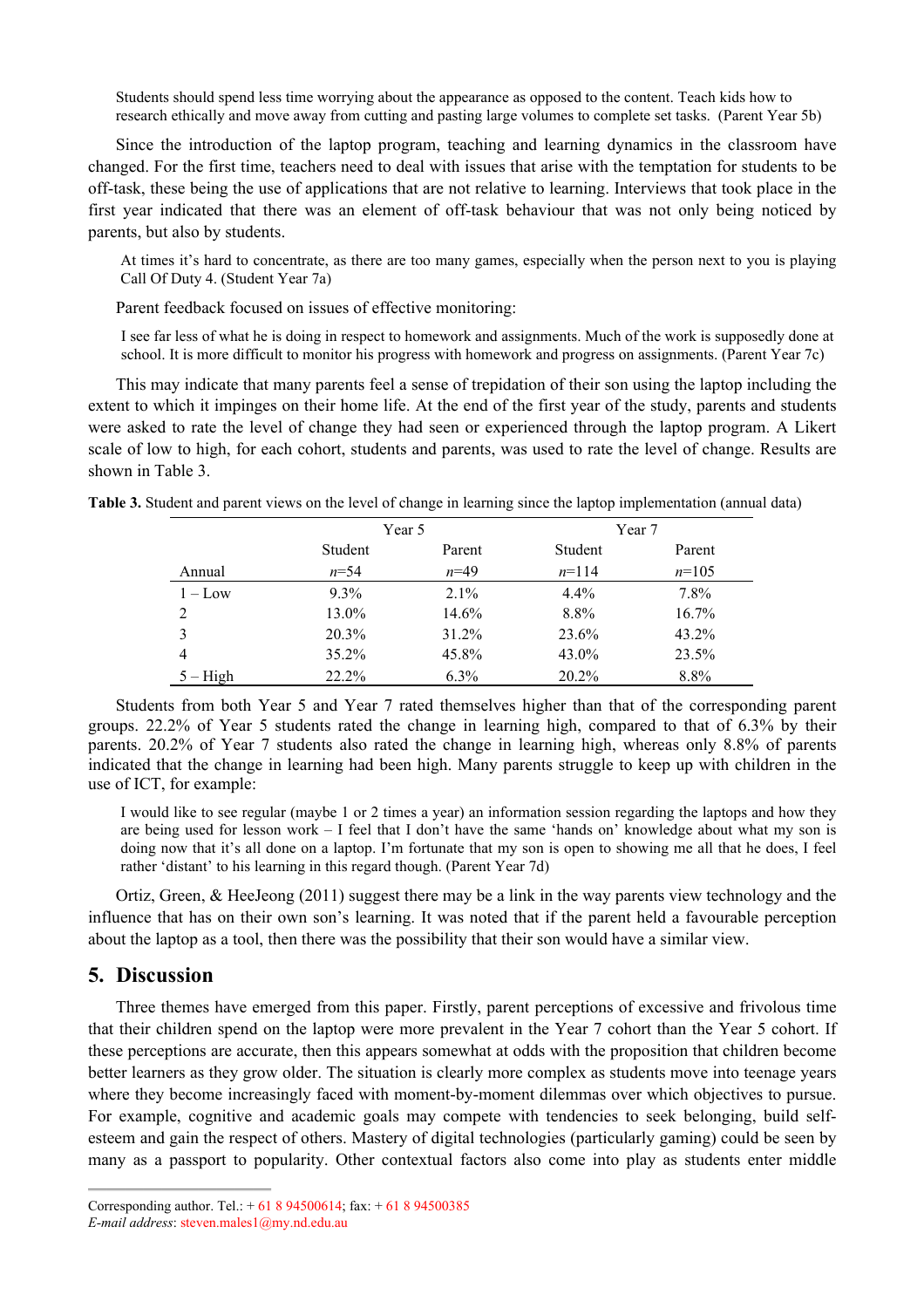school. For the first time, they have subject-specialist teachers and are expected to move between learning spaces responding to different teaching and classroom management approaches. When this new environment is contrasted with the stability of a primary school setting which is typically characterized by strong and respectful student-teacher relationships, it is understandable that less independent students are seduced by trivial uses of ICT. The first year of middle school may be a particularly challenging time to implement a 1:1 laptop program and special support may be required. This could be a fruitful area for further research.

The second theme noted is the strong association between the lack of parent knowledge and skills in ICT and the tendency for students to be perceived as spending too much time on their laptops. If parent support for their child's learning is a critical success factor, then bridging this digital divide (Clark, Demont-Heinrich, & Webber, 2005) could be built into the planning of 1:1 laptop programs. This might include regular parent information and/or skills sessions using laptops.

The third theme to emerge through an initial analysis of the data is the difference between student and parent perceptions of changes in learning since the introduction of the laptop program. Students from both cohorts perceived greater shifts in their learning. More data and interpretation is required to fully understand this phenomenon, particularly in relation to the types of changes that students perceive (e.g. skill-based versus high order cognitive shifts; process versus content; formal versus informal learning etc).

#### **6. Conclusion**

1:1 laptop programs can be a doubled-edged sword. On one hand, they can provide enhanced opportunities for student-centred learning where access to electronic resources along with communication and creative tools are ubiquitous. On the other hand, they can be antagonistic to the learning process seducing certain types of students to spend time on wasteful and even anti-social activities. Mature learners possessing a strong work ethic and well developed organizational skills are more likely to be self-directed and educationally responsible with mobile devices. If these students are provided with relevant and challenging curricula, then positive educational outcomes might be expected to emerge from a 1:1 laptop program. A successful laptop implementation, therefore, is a partnership between educator and learner, both taking responsibility for the development and maintenance of effective educational learning spaces. Asking students and parents *how much* and *how* their laptops are used provides some much needed information in helping to describe the nature of this partnership.

#### **7. References**

- [1] Johnstone, B. (2003). Never mind the laptops: Kids, computers, and the transformation of learning (Vol. 23): Editorial Projects in Education Inc.
- [2] O'Donovan, E. (2009). Are one-to-one laptop programs worth the investment. The Magazine of School District Management, February, 5.
- [3] Penuel, M. (2006). Implementation and effects of one-to-one computing initiatives: A research synthesis. Journal of Research on Technology in Education, 38, 329-348.
- [4] Alberta, E. (2006). One-to-one mobile computing. Literature review: Alberta Education.
- [5] Valentine, G., Marsh, J., & Pattie, C. (2005). Children and young peoples' home use of ICT for educational purposes: The impact on attainment at key stages 1-4.
- [6] Shepherd, C., Arnold, M., & Gibbs, M. (2006). Parenting in the connected home. Journal of Family Studies, 12(2), 203-222.
- [7] Newhouse, P. (2002). Portable computers: Supporting secondary school learning. ICT in Education, 25(1), 43-48.
- [8] Selwyn, N., & Husen, O. (2010). The educational benefits of technological competence: an investigation of students' perceptions. Evaluation & Research in Education, 23(2), 137-141.

Corresponding author. Tel.:  $+ 61894500614$ ; fax:  $+ 61894500385$ *E-mail address*: steven.males1@my.nd.edu.au